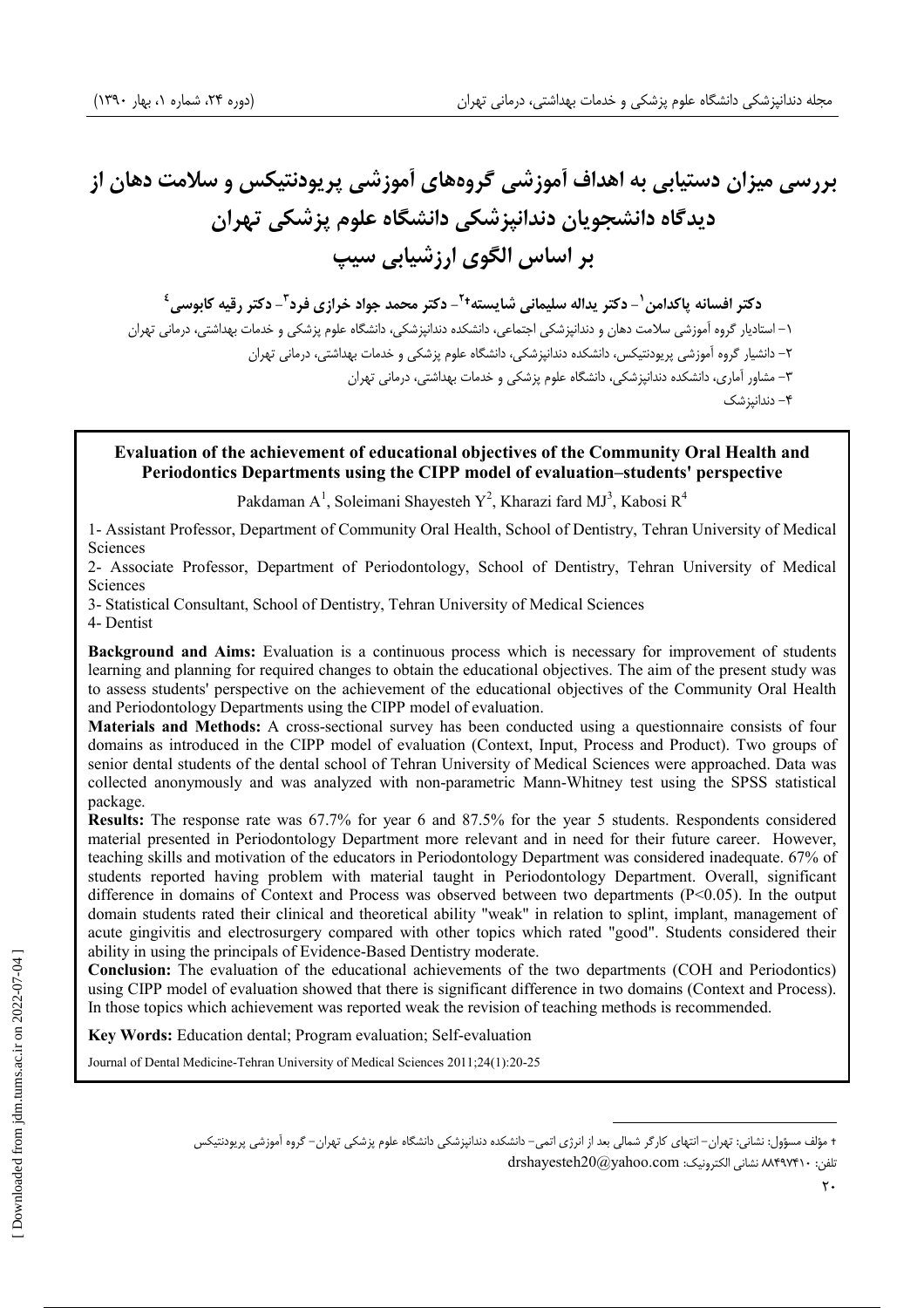#### جكيده

**زمینه و هدف:** ارزشیابی یک فرأیند مستمر می!شد که به منظور ارتقاء یادگیری دانشجویان و برنامه ریزی تغییرات لازم برای دستیابی به اهداف أموزشی ضروری میباشد. هدف مطالعه حاضر بررسی میزان دستیابی به اهداف آموزشی دو گروه آموزشی سلامت دهان و پریودنتیکس بود.

**روش بررسی:** این مطالعه از نوع توصیفی– مقطعی با استفاده از پرسشنامه بر اساس الگوی ارزشیابی سیپ (CIPP) انجام شد و در چهار حیطه (محتوا، درون داد، فرآیند و برون داد) در مورد دو گروه آموزشی سلامت دهان و پریودنتیکس در دانشجویان دو سال آخر در دانشکده دندانپزشکی علوم پزشکی تهران صورت گرفت. مقایسه دو گروه آموزشی با آزمون غیر پارامتریک من ویتنی با استفاده از نرمافزار SPSS انجام شد.

**یافتهها:** میزان درصد پاسخ دهی دانشجویان سال ششم، ۶۷/۷٪ و دانشجویان سال پنجم، ۸۷/۵ ٪ بود. در حیطه محتوا دانشجویان از درس پریودنتولوژی نسبت به درس سلامت دهان و دندانپزشکی اجتماعی رضایت بیشتری ابراز نمودند. در حیطه درون داد دانشجویان انگیزه و مهارت مدرسین واحد پریودنتولوژی را کافی ندانستند. در حیطه فرآیند در مجموع ۶۷٪ دانشجویان در رابطه با تدریس مدرسین گروه پریودنتیکس کاملاً یا تا حدودی دچار مشکل شده بودند. از نظر حیطه محتوا P=۰/۰۱۸ و فرآیند P=۰/۰۴ بین دو گروه آموزشی تفاوت آماری معنی دار مشاهده شد. در حیطه برون داد دانشجویان توانایی تئوری و عملی مرتبط با آموزش گروه پریودنتولوژی را در مورد عناوینی مانند اسپلینت، ایمپلنت، کنترل ژنژیویت حاد و الکتروسرجری "ضعیف" و در مورد سایرعناوین، "خوب" ارزیابی کردند. در درس سلامت دهان اغلب دانشجویان آگاهی خود در زمینه سرفصل "دندانپزشکی مبتنی بر شواهد" و توانایی عملی کاربرد آن جهت پاسخگویی به مسائل کلینیکی را در حد "متوسط" ارزیابی نمودند.

**نتیجه گیری:** ارزیابی میزان دستیابی به اهداف آموزشی دو گروه سلامت دهان و پریودنتولوژی با استفاده از الگوی سیپ نشان داد که در دو حیطه محتوا و فرآیند بین دو گروه آموزشی تفاوت آماری معنی داری وجود دارد. بازنگری عناوین فرعی در حیطههای مذکور که میزان دستیابی به آنها ضعیف بوده است در ارتقا برنامه آموزشی توصیه می شود.

> **کلید واژهها:** آموزش دندانیزشکی؛ ارزیابی برنامه؛ خود ارزیابی وصول: ۸۹/۰۶/۰۳ اصلاح نهايي: ۹۰/۰۱/۱۷ تأييد چاپ: ۹۰/۰۱/۲۰

### مقدمه

عملکرد نظامهای آموزشی وسیلهای برای پاسخگویی به مشکلات فرهنگی جامعه می باشد. با توجه به اینکه نظام آموزشی در آموزش عالی وظیفه مهم تربیت نیروی انسانی متخصص را بر عهده دارد، لازم است درطراحی، اجرا و ارزیابی فعالیتهای آن از مطلوبترین شیوهها استفاده شود (١).

ارزشیابی روندی است که با استفاده از روشهای کمی و کیفی علمی، در جهت درک، قضاوت و ارتقاء فعالیتهای آموزشی به کار گرفته می شود (۲). رشته دندانپزشکی به عنوان یکی از رشتههای مهم علوم پزشکی، توأم با کسب مهارتهای نظری و عملی متعدد است. ارتقاء كيفيت آموزش اين رشته در ارتقاء وضعيت سلامت دهان و دندان افراد و نهایتاً جامعه اثر مستقیم خواهد داشت. در این راستا بازنگری كوريكولوم مورد تأكيد قرار گرفته است (٣).

متولیان امر آموزش با ارزیابی در مورد همخوانی محصولات برنامه با اهداف مورد نظر، قضاوت می کنند. نارضایتی نسبت به هر جنبه از برنامه (به عنوان مثال عملكرد دانش آموختگان در شرايط باليني) می تواند منعکس کننده طراحی و اجرای ناقص، ارزیابی نادرست نیازها

يا مجموعهاى از عوامل فوق باشد (۴). مطالعات متعددى پيرامون ارزشیابی دانش آموختگان رشته دندانپزشکی در زمینه برنامه آموزشی این رشته در نقاط مختلف دنیا انجام پذیرفته است. به طور مثال، در کشور ایالات متحده تحقیقاتی که در اواسط دهه ۱۹۸۰ در دانشکده کلمبیا انجام شد، لزوم تجدید نظر و طراحی مجدد دوره تحصیلی و برنامههای آموزشی این رشته را به منظور بهبود عملکرد دندانپزشکان مورد تأكيد قرار داده است (۵). بررسى كه درسال ۲۰۰۵، توسط Boynes و همکاران انجام شد، نشان داد که آموزش دوره عمومی در مورد آموزش و تجربه تکنیک بی حسی، ناکافی عمل کرده است (۶). دانشگاه بیرمنگام توانمندی دندانپزشکان در درمان ریشه دندان را در سال ۲۰۰۳ مورد بررسی قرار داد. افراد مورد مطالعه معتقد بودند مشکل آنان بیشتر ناشی از عدم آشنایی کافی با تکنیکها وتجهیزات این رشته میباشد (۷). در طی بررسی دیگری که در دانشگاه منچستر انجام شد، دندانیزشکان توانایی خود را در رشتههای جراحی، ارتودنسی و بی حسی ضعيف ابراز نمودند (٨).

Henzi و همکاران در سال ۲۰۰۷ مقالهای منتشر کردند که در آن دیدگاهها ونظرات دانشجویان چند دانشکده دندانیزشکی غرب آمریکا در

 $\mathsf{r}_1$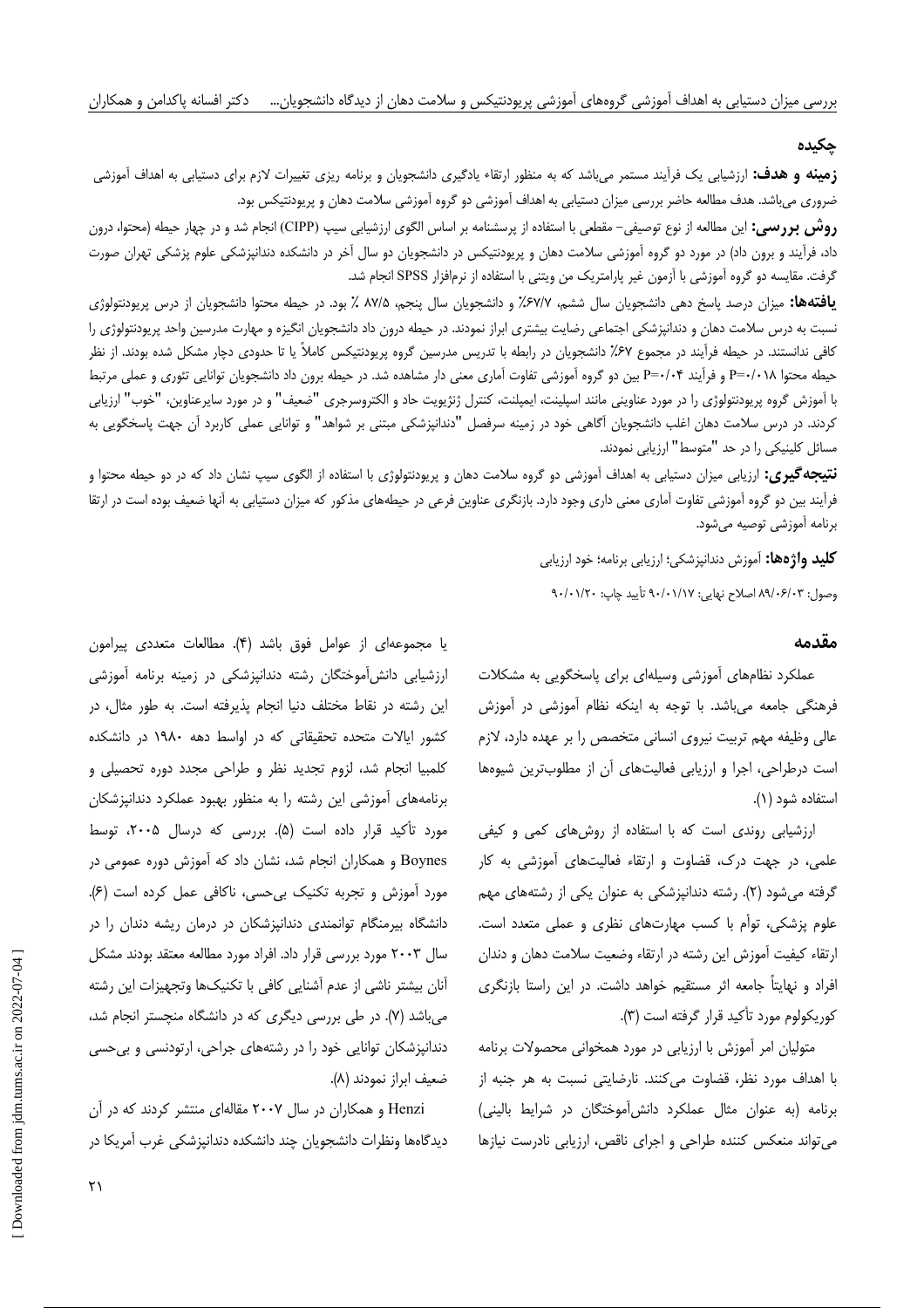مورد آموزش خود، مورد بررسی قرارگرفت (۹). در این تحقیق مشخص گردید قسمتهایی از برنامه آموزشی به عنوان عناوین مشکل آفرین در آموزش دانشجویان وجود دارد و پیشنهاد شد که از این یافتهها به عنوان راهنما در جهت بهبود كيفيت آموزش استفاده شود.

در ایران نیز تحقیقاتی در زمینه ارزشیابی انجام شده است. به طور مثال، در سال ۱۳۸۰ پژوهشی توسط سمیاری و کمانی انجام شد که به بررسی میزان دستیابی به اهداف آموزشی گروههای ترمیمی و پریودنتیکس در دانشکدههای دندانپزشکی دانشگاههای شاهد و تهران با استفاده از الگوی ارزشیابی CIPP پرداخت (١٠). نتیجه این تحقیق حاکی از این بود که دانشجویان به اهداف آموزشی مطلوب در این دو رشته دسترسی پیدا نکرده و بازنگری سیستم و برنامههای آموزشی و ارائه راهكارهاى جديد ضرورى دانسته شد.

نتايج بررسى نظرات دانش آموختگان دانشكده دندانيزشكى شيراز نسبت به میزان دستیابی به اهداف یادگیری در دروس مختلف ارتودنسی نشان داد که از دیدگاه دانشجویان، توانمندی آنها در این زمینه مطلوب بوده است (١١). اما مطالعهای در بابل که نظرات دانش آموختگان دانشکده دندانپزشکی این شهر را نسبت به توانمندی های حرفهای خود مورد بررسی قرار داد، تا حد زیادی نشان دهنده عدم رضایت دانشجویان از توانمندیهای عملی کسب شده و در نتيجه وجود نقاط ضعف در روش آموزش باليني بود (١٢).

هدف از مطالعه حاضر ارزشیابی توانمندیهای دانشجویان دندانپزشکی ورودی سالهای ۱۳۸۲ و ۱۳۸۳ دانشکده دندانپزشکی دانشگاه علوم پزشکی تهران از دروس تئوری و عملی واحد پریودنتولوژی و سلامت دهان و دندانپزشکی اجتماعی میباشد. بدین منظور از یکی از الگوهای ارزشیابی آموزشی تحت عنوان الگوی سیپ (CIPP) که توسط دانیل استافیل بیم و همکاران (۱۹۷۱) طراحی گردیده استفاده شده است. این الگو از چهار حیطه محتوا (Context)، درون داد (Input)، فرآیند (Process) و برون داد (Product) تشکیل شده است.

حیطه محتوا شامل کوششهای تحلیل گرانه برای تعیین عناصر مربوط در محیط آموزشی و نیز کوشش در جهت شناسایی مشکلات، نیازها و فرصتهای موجود در یک بافت یا موقعیت آموزشی است. در حیطه درون داد، اطلاعات مورد نیاز درباره چگونگی استفاده از منابع به

منظور دستیابی به هدفهای برنامه جمعآوری میشوند. در حیطه فرآیند، به نحوه اجرای برنامه، موانع و تغییرات ضروری پرداخته می شود. در ارزشیابی از برون داد نتایج حاصل با هدفهای برنامه مقایسه میگردند و رابطه بین انتظارات و نتایج واقعی مشخص میشوند (١٣). ویژگی این الگو آن است که میتواند وضعیت موجود را هم در بعد فرأيند ياددهي- يادگيري و هم در بعد ارزشيابي محصول، برای مسئولین برنامهریزی، روشن نماید (۱۴).

## **روش بررسی**

این مطالعه از نوع توصیفی- مقطعی و به صورت ارزشیابی برنامه آموزشی است. جمعیت مورد مطالعه در این پژوهش، کلیه دانشجویان ورودی سال ۱۳۸۲ و ۱۳۸۳ رشته دندانپزشکی دانشگاه علوم پزشکی تهران (Total sampling) بودند که واحدهای پریودنتیکس نظری و عملی ۰۱ و ۳ و سلامت دهان و دندانپزشکی اجتماعی نظری و عملی ۱ و ۲ را سپری کرده باشند. پرسشنامه، با توجه به الگوی سیپ (CIPP)، در دو بخش تئوری و عملی بر اساس سرفصلهای مصوب سال ۷۹ که در حال حاضر اجرا میگردد، توسط پژوهشگر و زیر نظر اساتید صاحب نظر در رشته طراحی گردید. توضیحات شفاهی لازم در مورد پژوهش توسط پژوهشگر به دانشجویان داده شد و در صورت تمایل به مشارکت پرسشنامه بدون ذکر نام پاسخ دهنده در پایان ترم در اختیار دانشجویان قرار گرفت.

به منظور ارزیابی تکرارپذیری پرسشنامه در پژوهش حاضر با در اختیار قرار دادن پرسشنامه به یک گروه ۱۰ نفره و تکرار آن به فاصله ١٠ روز، تكرار پذيرى محاسبه شد. ضريب كاپا محاسبه شده براى تمامی سؤالات، بالای ٠/٧ بود. به منظور تأييد روائي پرسشنامه از نظر متخصصین استفاده شد. اطلاعات پرسشنامه استخراج و جهت ورود به کامپیوتر به فرم اصلی منتقل گردید. دو درس پریودنتولوژی و سلامت دهان در هر یک از حیطهها، با آزمون من ویتنی (Mann-Whitney test) مقايسه شدند.

#### بافتهها

از نظر میزان درصد پاسخ دهی از بین ۶۵ نفر دانشجوی ورودی سال ۸۲، تعداد ۴۴ نفر و از ۶۴ نفر دانشجویان ورودی ۸۳، تعداد ۵۶ نفر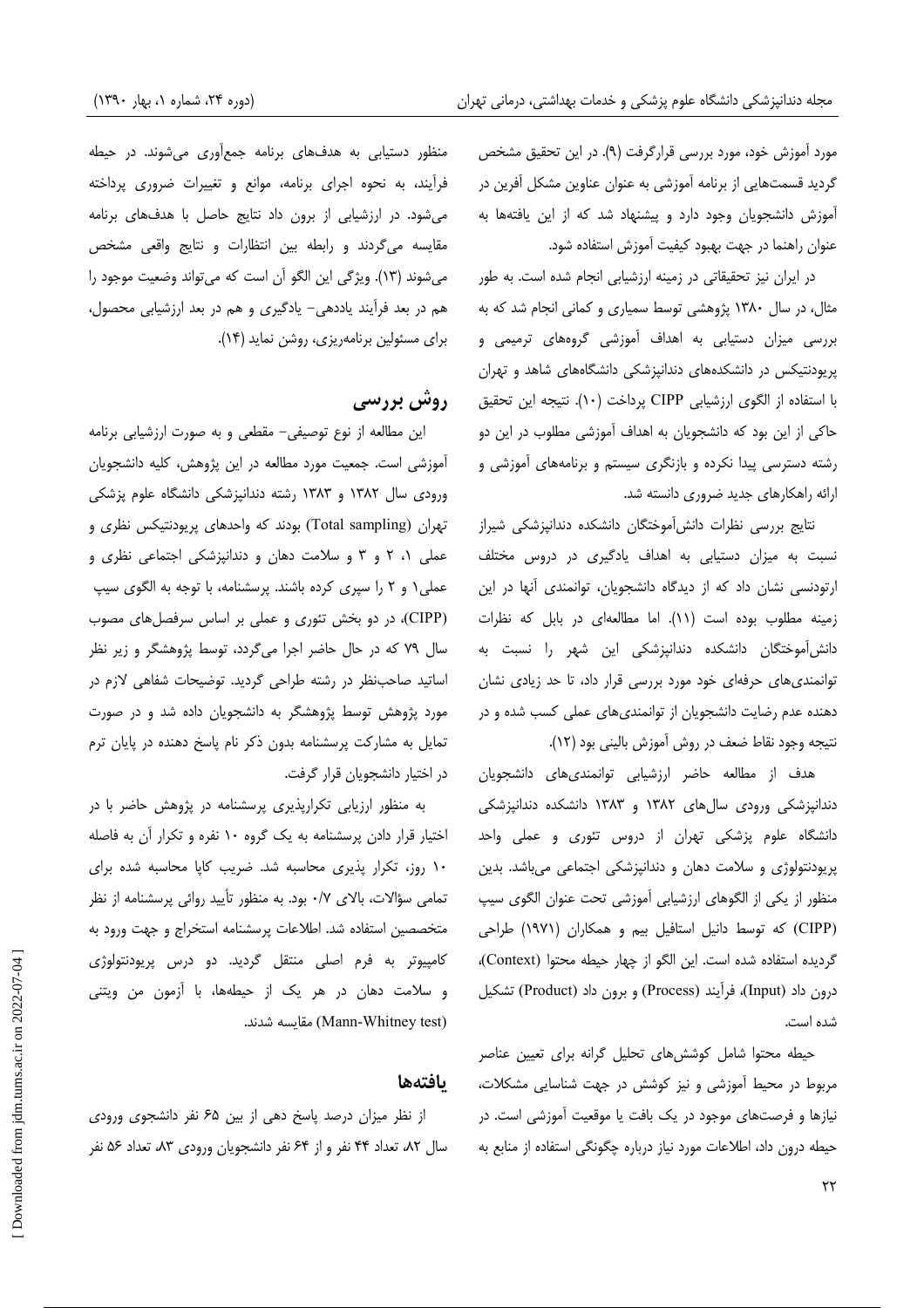|                 |             |                        |                        | سلامت دهان و دندانپزشکی اجتماعی |               |                  |                  |                 |                       |                       |                     |                        |               |                |                       |                                  |
|-----------------|-------------|------------------------|------------------------|---------------------------------|---------------|------------------|------------------|-----------------|-----------------------|-----------------------|---------------------|------------------------|---------------|----------------|-----------------------|----------------------------------|
|                 |             |                        | دانشجویان ورودی ۸۳–۸۲  |                                 |               |                  |                  |                 |                       | دانشجویان ورودی ۸۳–۸۲ | سؤال                |                        |               |                |                       |                                  |
| کل              |             | تا حدودي               |                        | خير                             |               | بلى              |                  | کل              |                       | تا حدودي              |                     | خير                    |               | بلى            |                       |                                  |
| تعداد           | در صد       | تعداد                  | در صد                  | تعداد                           | در صد         | تعداد            | در صد            | تعداد           | در صد                 | تعداد                 | درصد                | تعداد                  | در صد         | تعداد          | در صد                 |                                  |
|                 |             |                        |                        |                                 |               |                  |                  |                 |                       |                       |                     |                        |               |                |                       | ١) أيا مطالب ارائه شده دراين     |
| $\mathcal{L}$ . | $\lambda$ . | ۴۵                     | ۴۵                     | ۵                               | ۵             | ۵۰               | ۵۰               | $\lambda$       | $\lambda \cdot \cdot$ | $\uparrow$            | $\uparrow$          | ١٨                     | ١٨            | $\uparrow$     | ۴۱                    | بخش با مطالب ارائه شده در        |
|                 |             |                        |                        |                                 |               |                  |                  |                 |                       |                       |                     |                        |               |                |                       | بخشهای دیگر مرتبط میباشد؟        |
|                 |             |                        |                        |                                 |               |                  |                  |                 |                       |                       |                     |                        |               |                |                       | ٢) أيا مطالب ارائه شده (نظرى)    |
| $\mathcal{L}$ . | $\cdots$    | YY                     | YY                     | ۶                               | ۶             | YY               | YY               | $\mathcal{L}$ . | $\mathcal{L}$         | $\tau\tau$            | $\tau\tau$          | $\tau\tau$             | $\tau\tau$    | $\tau\tau$     | $\tau$                | دراین بخش مناسب با نیازهای       |
|                 |             |                        |                        |                                 |               |                  |                  |                 |                       |                       |                     |                        |               |                |                       | شما به عنوان دندانپزشک           |
|                 |             |                        |                        |                                 |               |                  |                  |                 |                       |                       |                     |                        |               |                |                       | مىباشد؟                          |
|                 |             |                        |                        |                                 |               |                  |                  |                 |                       |                       |                     |                        |               |                |                       | ٣) أيا مطالب ارائه شده (عملى)    |
| $\mathcal{L}$ . | $\lambda$ . | ۴۶                     | ۴۶                     | $\mathcal{N}$                   | $\lambda$     | $\mathfrak{r}$ . | $\mathfrak{r}$ . | $\mathcal{L}$ . | $\lambda$ .           | $\tau\tau$            | $\tau\tau$          | $\tau\tau$             | $\tau\tau$    | $\tau\tau$     | $\tau$                | دراین بخش مناسب با نیازهای       |
|                 |             |                        |                        |                                 |               |                  |                  |                 |                       |                       |                     |                        |               |                |                       | شما به عنوان دندانپزشک           |
|                 |             |                        |                        |                                 |               |                  |                  |                 |                       |                       |                     |                        |               |                |                       | مىباشد؟                          |
| $\mathcal{L}$ . | $\lambda$ . | $\gamma$               | $\gamma$               | $\mathcal{N}$                   | $\lambda$     | $Y\setminus$     | $Y \setminus$    | $\mathcal{L}$ . | $\cdots$              | ١٨                    | ١٨                  | $\mathsf{r}\mathsf{v}$ | $\mathsf{Y}'$ | ۴۵             | ۴۵                    | ۴) أيا زمان (ترم) ارائه اين واحد |
|                 |             |                        |                        |                                 |               |                  |                  |                 |                       |                       |                     |                        |               |                |                       | (نظری) مناسب است؟                |
| $\mathcal{L}$ . | $\lambda$ . | $\lambda$              | $\lambda$              | ۵                               | ۵             | ٨۵               | ٨۵               | $\mathcal{L}$ . | $\lambda$ .           | ١٨                    | ١٨                  | ۴٣                     | ۴٣            | ٣٩             | ٣٩                    | ۵) أيا زمان (ترم) ارائه اين واحد |
|                 |             |                        |                        |                                 |               |                  |                  |                 |                       |                       |                     |                        |               |                |                       | (عملی) مناسب است؟                |
|                 |             |                        |                        |                                 |               |                  |                  |                 |                       |                       |                     |                        |               |                |                       | ٤) أيا وقت اختصاص داده شده       |
| $\mathcal{L}$ . | $\lambda$ . | $\mathsf{r}\mathsf{v}$ | $\mathsf{r}\mathsf{v}$ | $\mathcal{N}$                   | $\mathcal{N}$ | $5\gamma$        | 5Y               | 9V              | $\mathcal{L}$ .       | $\mathsf{r}$ .        | $\uparrow \uparrow$ | ۵۷                     | ۵٨            | $\mathbf{r}$ . | $\mathsf{r}\setminus$ | به این واحد کافی است؟            |

جدول ۱- میزان فراوانی پاسخ به سؤالات حیطه محتوا درس سلامت دهان و دندانپزشکی اجتماعی و درس پریودنتولوژی

جدول ۲- فراوانی پاسخ به سؤالات حیطه فرأیند درس سلامت دهان و دندانپزشکی اجتماعی و درس پریودنتولوژی

| پريودنتولوژي    |          |            |                       |               |            |                       |               |                 | سلامت دهان و دندانپزشکی اجتماعی |          |            |            |                   |                |                |                              |
|-----------------|----------|------------|-----------------------|---------------|------------|-----------------------|---------------|-----------------|---------------------------------|----------|------------|------------|-------------------|----------------|----------------|------------------------------|
|                 |          |            | دانشجویان ورودی ۸۳-۸۲ |               |            | دانشجویان ورودی ۸۳–۸۲ |               |                 |                                 |          |            |            |                   | سؤال           |                |                              |
| کل              |          | تا حدودی   |                       | خير           |            | بلى                   |               | کل              |                                 | تا حدودی |            | خير        |                   | بلی            |                |                              |
| تعداد           | در صد    | تعداد      | درصد                  | تعداد         | درصد       | تعداد                 | در صد         | تعداد           | در صد                           | تعداد    | درصد       | تعداد      | درصد              | تعداد          | در صد          |                              |
| $\mathcal{L}$   | $\cdots$ | ٣٢         | $\tau\tau$            | $\tau\tau$    | $\tau\tau$ | ۳۵                    | ۳۵            | $\mathcal{L}$   | $\lambda$                       | ٣٩       | ٢٩         | ۵٢         | ۵٢                | ١٩             | ۱۹             | ١) آيا مشكلى در رابطه با     |
|                 |          |            |                       |               |            |                       |               |                 |                                 |          |            |            |                   |                |                | تدريس مدرسين وجود دارد؟      |
| $\mathcal{L}$   | $\cdots$ | ٣٩         | ٣٩                    | ۵۹            | ۵۹         | $\mathcal{N}$         | $\mathcal{N}$ | $\mathcal{L}$ . | $\lambda \cdot \cdot$           | ۲۸       | ٢٨         | ۵٢         | $\Delta \Upsilon$ | $\mathsf{r}$ . | $\mathsf{r}$ . | ٢) آيا مشكلى در رابطه با     |
|                 |          |            |                       |               |            |                       |               |                 |                                 |          |            |            |                   |                |                | يادگيري متون وجود دارد؟      |
| $\mathcal{L}$   | ۰۰۱      | ۴۴         | ۴۴                    | ٢۴            | ۲۴         | ٣٢                    | $\tau\tau$    | $\mathcal{L}$   | $\lambda$                       | rr       | $\tau\tau$ | ۴۵         | ۴۵                | $\tau\tau$     | $\tau\tau$     | ٣) آيا دانشجويان مشكل        |
|                 |          |            |                       |               |            |                       |               |                 |                                 |          |            |            |                   |                |                | خاصی در استفاده از اطلاعات   |
|                 |          |            |                       |               |            |                       |               |                 |                                 |          |            |            |                   |                |                | و مهارتهای آموخته شده در     |
|                 |          |            |                       |               |            |                       |               |                 |                                 |          |            |            |                   |                |                | بخش را دارند؟                |
| $\mathcal{L}$ . | $\cdots$ | $\tau\tau$ |                       | $\mathcal{N}$ | $\gamma$   | ۵۵                    | ۵۵            | $\mathcal{L}$ . | $\mathcal{L}$                   | ٣۶       | ٣۶         | $\tau\tau$ | $\tau\tau$        | $f \cap$       | ۴۱             | ۴) أيا أموزش ويادگيري در اثر |
|                 |          |            | $\tau\tau$            |               |            |                       |               |                 |                                 |          |            |            |                   |                |                | مشکلات موجود در دانشکده/     |
|                 |          |            |                       |               |            |                       |               |                 |                                 |          |            |            |                   |                |                | فيلد تحت تأثير قرارمي گيرد؟  |

به پرسشنامه پاسخ دادند (به ترتیب ۶۷/۷٪ و ۸۷/۵٪). مقایسه بین دو گروه دانشجویان (ورودی ۸۲ و ۸۳) در پاسخدهی به سؤالات در حیطهها معنیدار نبود، از اینرو نتایج به صورت ادغام یافته گزارش گردید. در حیطه درون داد تفاوت معنیدار بین دو گروه آموزشی مشاهده نشد (۶>/۰+P). نتايج توصيفي حيطه محتوا و فرآيند در جداول ١ و ٢ گزارش شده است. مقايسه پاسخهاى مرتبط با حيطه فرآيند

(P=٠/٠١٨) و محتوا (P=٠/٠۴) نشان داد که میانگین نمره کسب شده بین دو گروه آموزشی پریودنتولوژی و سلامت دهان و دندانپزشکی اجتماعی به طور معنی دار متفاوت می باشد (Mann-Whitney test). با توجه به محدودیتهای مطالعه دو گروه دانشجویان به طور جداگانه به پرسشنامه پاسخ دادند و لذا به صورت دو گروه مستقل از هم مقایسه شدند. حیطه برون داد که مربوط به نتایج برنامه آموزشی است به علت  $\mathsf{Y} \mathsf{Y}$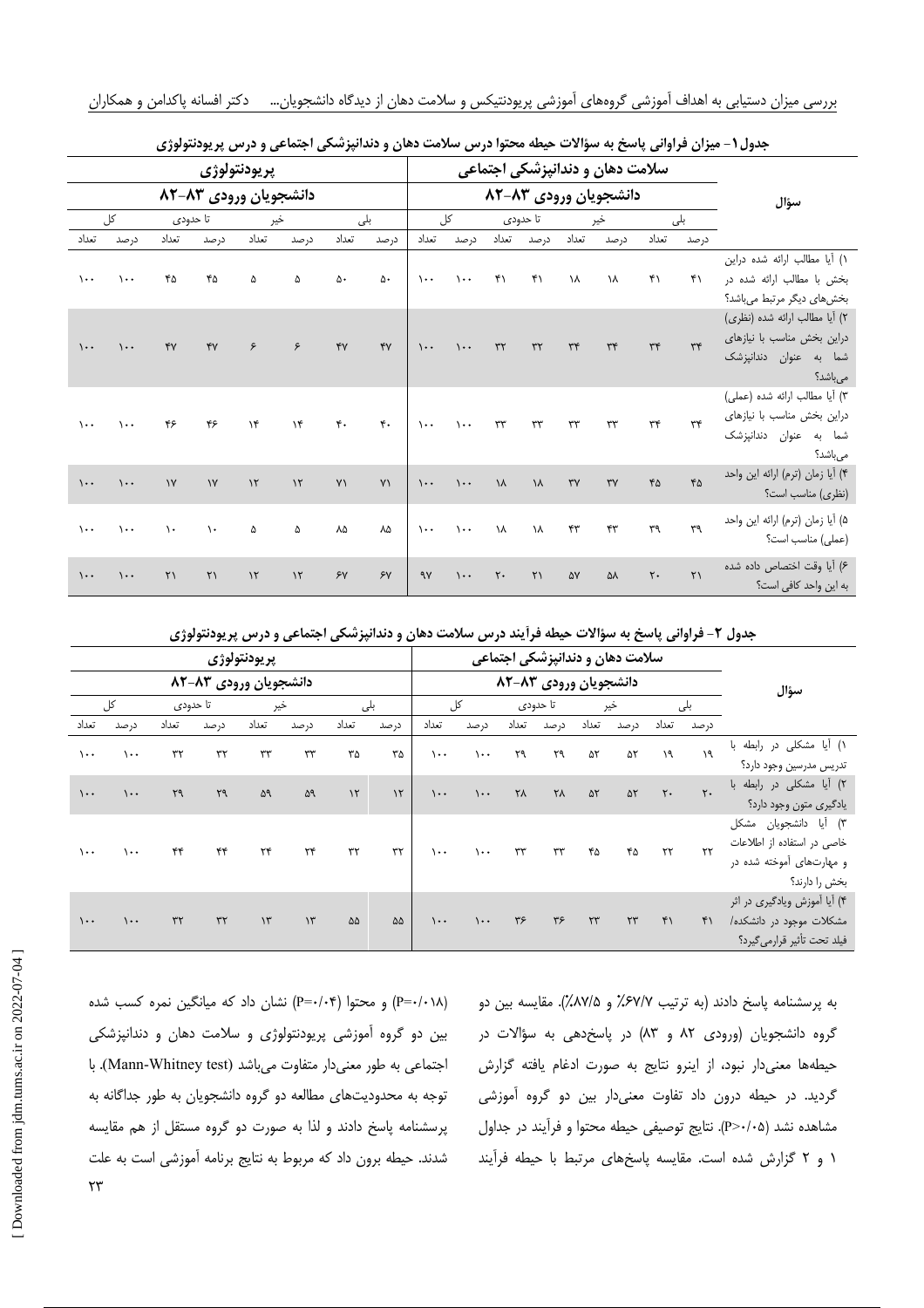ماهیت متفاوت بین دو گروه فقط به صورت توصیفی و مستقل گزارش  $\Lambda$ 

به طور مثال، در حیطه برون داد در درس پریودنتولوژی دانشجویان توانایی تئوری و عملی خود را در حیطههای اسپلینت، ایمپلنت، کنترل ژنژیویت حاد و الکتروسرجری ضعیف ارزیابی نمودند. هر چند درزمینه تشخیص، طرح درمان و معاینه بیش از ۵۰٪ توانایی تئوری و عملی خود را، خوب و عالی ارزیابی کردند. در رابطه با حیطه برون داد مرتبط با گروه آموزشی سلامت دهان اغلب دانشجویان آگاهی خود در زمینه دندانپزشکی مبتنی بر شواهد و توانایی پاسخگویی به مسائل با استفاده از آن را در حد متوسط ارزیابی کردند، اما در سایر موارد همچون آشنایی با شاخصهای بهداشتی و روشهای پیشگیری توانایی تئوری و عملی خود را در حد خوب و عالی ارزیابی نمودند.

## بحث و نتيجه گيري

دراین پژوهش محتوا، درون داد، فرآیند و برون داد برنامههای آموزشی دو گروه آموزشی پریودنتیکس و سلامت دهان دانشکده دندانپزشکی دانشگاه علوم پزشکی تهران از دیدگاه دانشجویان ورودی سال های ١٣٨٢ و ١٣٨٣ ارزيابي شد. بر اين اساس به علت ماهيت تحقیق که بر اساس ارزیابی دانشجویان از توانایی خود بوده، ممکن است بین اطلاعات و آمار به دست آمده با واقعیت تفاوتی وجود داشته باشد که امری اجتناب نایذیر است. از اینرو در نتیجه گیری کلی و استناد به آمار به دست باید آمده این مسئله لحاظ شود.

نتایج پژوهش حاضر نشان میدهد که برنامه آموزشی دروس پریودنتیکس و سلامت دهان در دستیابی به اهداف آموزشی در برخی حیطهها مشکلاتی داشته است. مطالعهای مشابه در سال ۸۰ در دانشکده شاهد با عنوان "بررسی میزان دستیابی به اهداف آموزشی گروههای پریودنتیکس و ترمیمی دانشکدههای شاهد و تهران" انجام شد که تنها به بررسی حیطه برون داد این دروس پرداخته بود. نتایج این مطالعه نیز نشان داد که دانشجویان به طور کامل به اهداف آموزشی مطلوب دست پیدا نکرده اند و در نهایت بازنگری سیستم و برنامههای آموزشی و ارائه راهکارهای جدید ضروری دانسته شد. از آنجا که هردو تحقیق به صورت خود ارزیابی صورت گرفته، تفاوت بین ایدهآل های حرفهای دانشجویان و شرایط واقعی ممکن است نتایج را

توجيه نمايد (١٠).

در مطالعه كنونى درحيطه محتوا، نيمى از دانشجويان مطالب ارائه شده در بخش سلامت دهان را با سایر بخشها مرتبط ندانستند. هماهنگی و ایجاد همکاری بین بخشی در رفع این مسئله پیشنهاد می شود. از نظر دانشجویان زمان ارائه واحد سلامت دهان مناسب نیست، که می تواند به دلیل ارائه واحدهای عملی در ترمهای آخر و تداخل با زمان مطالعه جهت امتحان دستيارى حاصل شده باشد. ارائه این درس در ترمهای پایینتر می تواند در ایجاد دیدگاه جامعه نگر در دانشجویان مؤثر باشد. نتایج مطالعهای که به بررسی برنامه آموزشی از دیدگاه فارغالتحصیلان پنج سال گذشته دانشکدههای دندانپزشکی کشور پس از شروع به کار در سطح جامعه توسط آهنگری و همکاران در سال تحصیلی ۸۶-۸۵ انجام شد نیز نشان داد که دروس سلامت دهان و ارتودنسی کمترین کارآیی را به خود اختصاص دادهاند (۱۵).

توجه به این نکته که انگیزه دانشجویان دو دوره تحصیلی در مورد درس سلامت دهان توسط خود ایشان ضعیف اعلام شده نشان میدهد با وجود انگیزه اساتید این رشته هنوز کاربرد این درس در حرفه آتی برای دانشجویان واضح نیست. شاید استفاده از تجربه سایر مراکز آموزشی که سابقه طولانیتری در تدریس این رشته دارند در رفع این نقیصه کمک نماید. بررسی که در سال ۱۳۸۶ در دانشکده اصفهان با هدف ارزیابی تأثیر برنامه درسی جامعهنگر انجام شده حاکی از آن است که برنامه درسی دندانیزشکی جامعه نگر در توانمندسازی دانشجویان در حیطههای جامعهنگری موفق بوده است (۱۶).

در حیطه درون داد دانشجویان انگیزه مدرسین واحد پریودنتولوژی را کافی ندانستند و علی رغم این که محتوای واحد نظری را تا حدود زیادی با نیازهای خود متناسب دیدند، اما منابع و تجهیزات این بخش را جهت آموزش خود کافی ندانستند. مطالعهای که در دانشگاه بابل انجام شده است نيز مؤيد همين مطلب است (١٢).

در حیطه فرآیند در مجموع ۶۷٪، دانشجویان ورودی ۸۲ و ۸۳ در رابطه با تدریس مدرسین گروه پریودنتیکس کاملاً یا تاحدودی دچار مشکل شدهاند. در حالی که در این رابطه در گروه سلامت دهان ۵۲٪ دانشجویان ذکر کردند که مشکلی ندارند. در عین حال ۷۶٪ دانشجویان عنوان کردند که در استفاده از اطلاعات و مهارتهای آموخته شده در بخش پریودنتیکس مشکل داشته که دراین زمینه باید